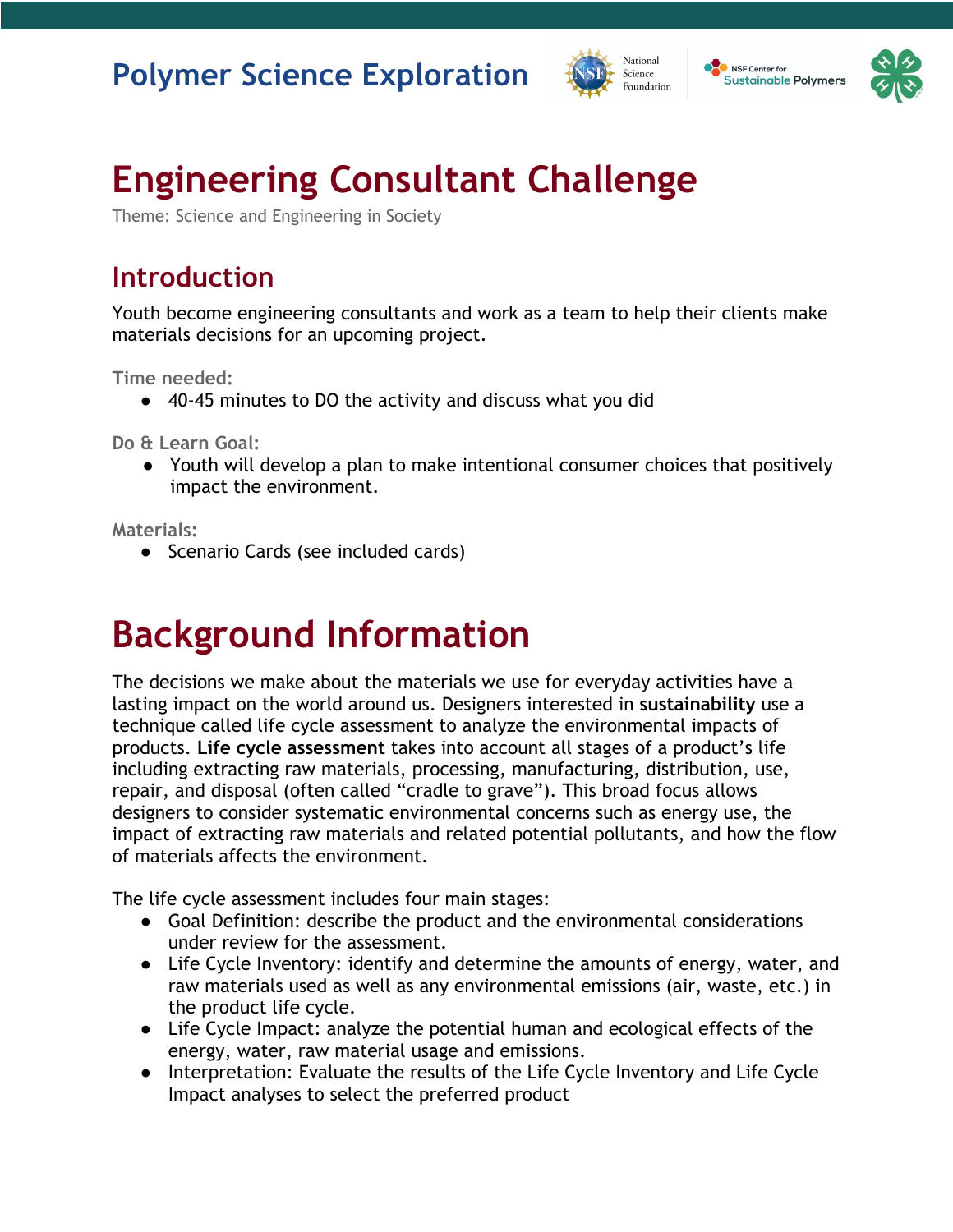Choosing materials that are **biodegradable** (such as **bioplastics**) or from **renewable**  sources have a different impact on sustainability than those made from **nonrenewable** materials. In this activity, youth become engineering consultants and work as a team to help their clients make materials decisions for an upcoming project.

# **Do!**

# **Questions:**

Think about a time a friend asked your advice on a big purchase they were about to make. How did you help them decide? What kinds of questions did you ask? What information was helpful to know?

# **Procedure:**

- 1. Tell the group that they will work in teams as engineering consultants.
- 2. Tell the group their team's task is to help their client choose a material for their project. They will need to weigh the pros and cons of a variety of criteria in their decision, including how to save energy and reduce waste, what products and related technologies are available in their community, the cost, and other specifics noted in the scenario description. They should also reflect on what is missing from the scenario description - what other questions do they have and what further research would they do to make the best recommendation?
- 3. Remind each team that they will present their solution, reasons, and suggestions for further research to the group. Invite groups to create a visual to help present their solution. You many also want to provide a variety of craft or other materials for teams to use to build possible solutions.
- 4. Split the group into teams of 3 -4 youth. You may want to suggest each team use defined group roles (see list at end of document for suggestions). Give each team one scenario card. Give teams time to analyze their scenario and prototype solutions.

# **Reflect**

- Bring all teams back together to share with the whole group.
- Teams take turns presenting and sharing feedback.
	- $\circ$  First, share with the whole group what their task/challenge was.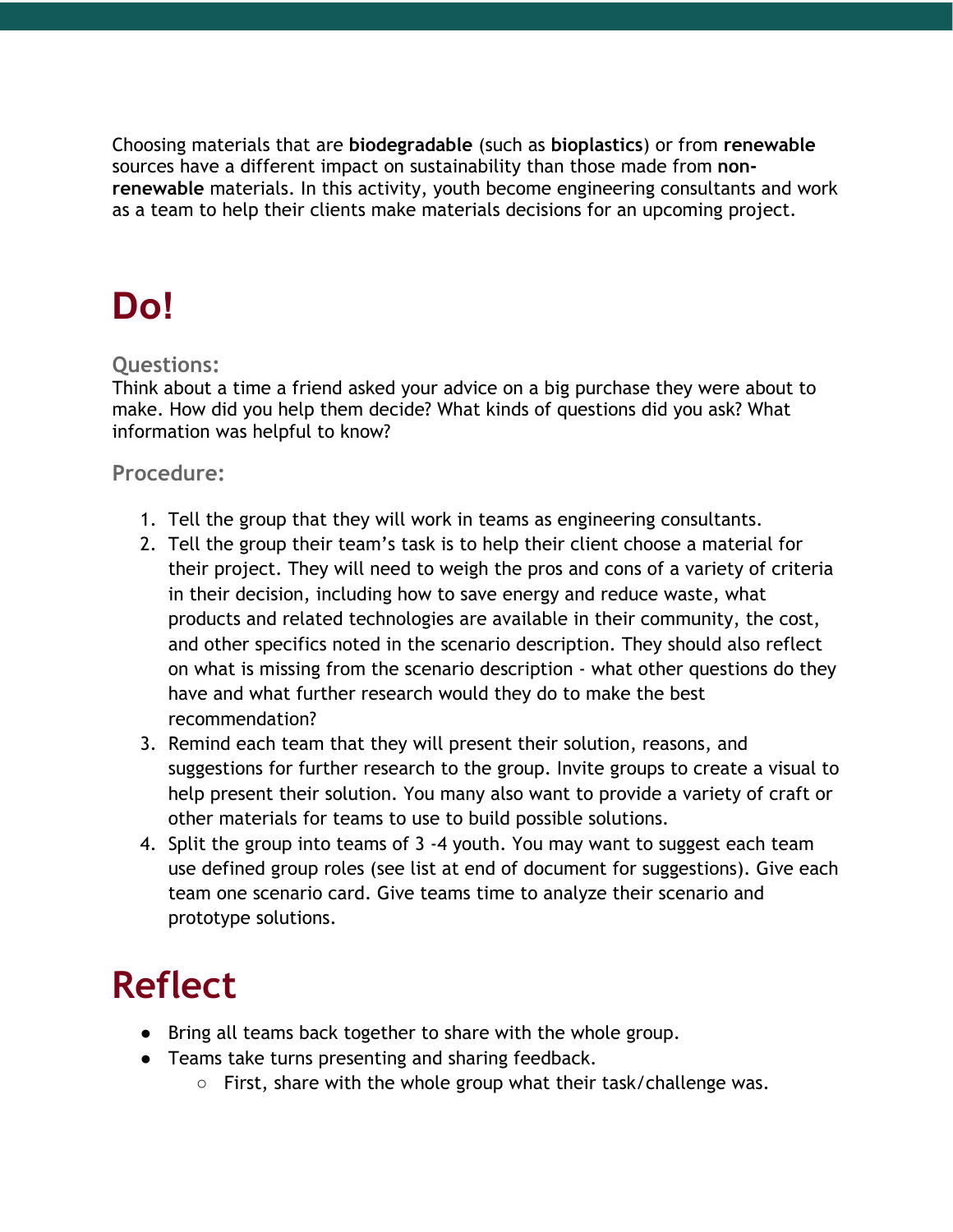- $\circ$  The presenting team, acting as engineering consultants, will share their solutions, reasons, and suggestions for further research.
- Everyone else, acting as the client, will ask questions and provide feedback about the presented solutions. - promoting the idea of consulting and teamwork.
- As a facilitator, make sure the group reflects on questions around material suitability for the task, costs, and environmental impact in their solutions.

# **Learn More**

- Take action on one of the Engineering Consultant scenarios or a related community issue.
- Visit a local makerspace or school technology program to see what kinds of materials they use in fabricating designs. How many are from renewable and how many from non-renewable sources? If 3D printing is available, try designing an object(s) from plant-based or recycled plastics that would be useful in the home or community.

Tell someone why **you are a scientist** or **teach them a new word** you learned:

- **Sustainability**: able to be maintained at a certain rate or level
- **Renewable**: a material made from naturally occurring resources that can be replenished, often within one person's lifetime
- **Non-renewable:** a material made from resources that are only available in limited quantities and take a long time to be replenished (i.e. millions of years)
- **Polylactic acid (PLA):** material made from cornstarch which is a renewable resource and compostable. Used to make plant-based plastics
- **Biodegradable**: a substance or object capable of being decomposed by bacteria or other living organisms
- **Repurpose**: use of an item for a new purpose (e.g., using a yogurt container to hold crayons).
- **Life Cycle Assessment:** takes into account all stages of a product's life including extracting raw materials, processing, manufacturing, distribution, use, repair, and disposal (often called "cradle to grave") that allows designers to consider systematic environmental concerns in design decisions.

This activity is part of **Sustainable Polymers: Taking Action to Solve the Challenge of Plastics,** a 4-H STEM curriculum for grades 6-8. Please visit 4hpolymers.org to download the full curriculum.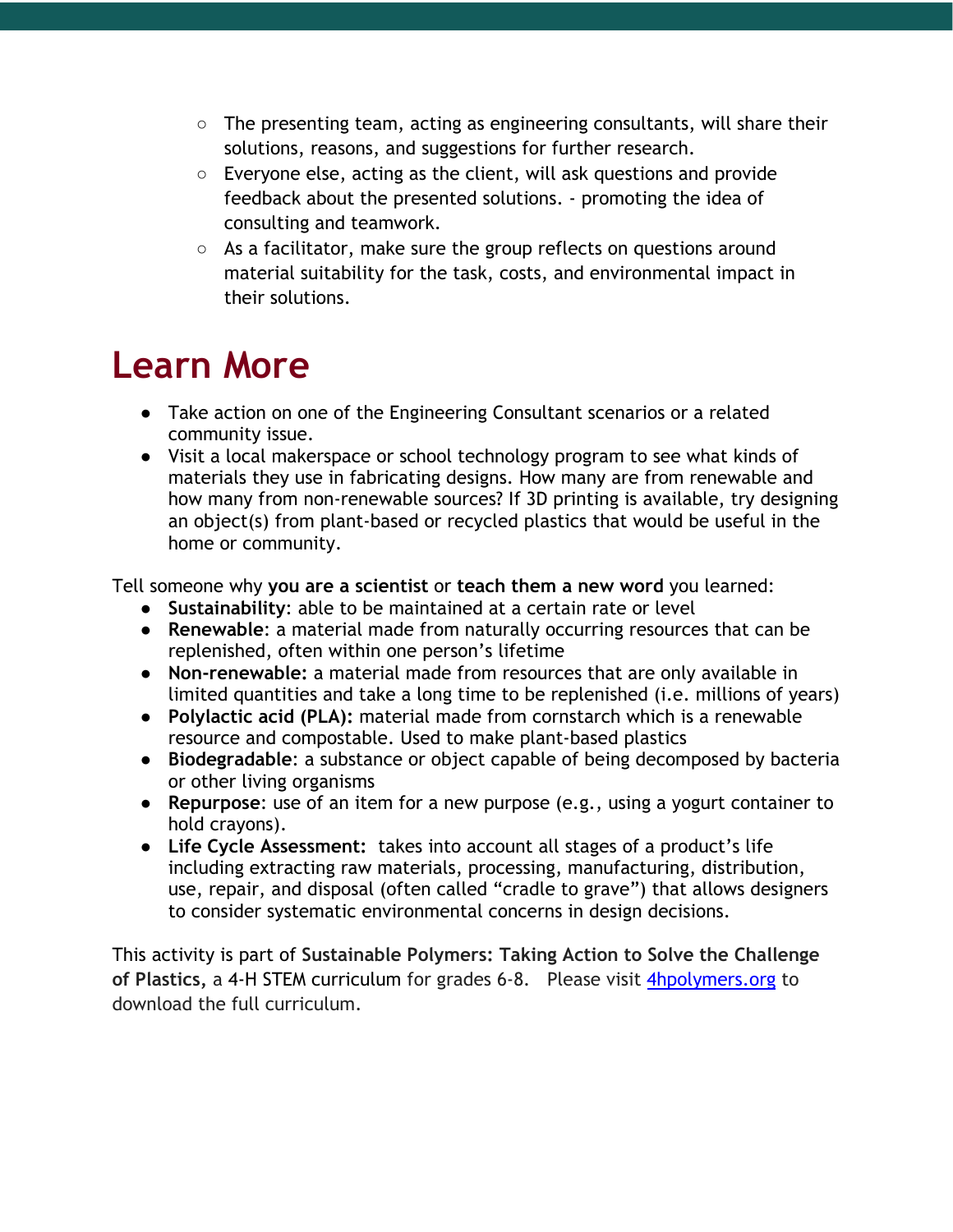#### **School Playground**

Situation: The Parent-Teacher Organization (PTO) of your local elementary school is looking to make their playground better. They are looking at lots of different kinds of materials to put on the ground under the swing, slides, and other equipment. Right now it's mostly covered with sand. Some parents are very excited about environmentally friendly options like recycled plastic chips or tires. Others are worried about the costs and think that sand or grass would be better. In the end, the PTO would like a something that is strong, non-toxic, affordable, and most of all provides a soft and safe surface for kids to play.

Your team has been chosen to help design and build part of the new playground outside your school. The PTO wants you to tell them what material would be best to cover the ground in the main play area.

#### Your Challenge:

Define the problem: What materials could be used to cover the playground ground? What are the environmental considerations?

Prototype solutions: Explore the pros and cons of different designs.

- What kinds of playground surfaces have you seen? What materials were used?
- How much do they cost to purchase and install?
- Where do the materials come from? What kinds of raw materials are involved?
- How can you make sustainable decisions? For example, how might you reduce waste or transportation costs?
- What products and related technologies are available in your community related to this?

Further research: What else would you like to know to be able to design the best solution for this challenge? What can you find out on your own? What would you ask the Parent-Teacher Organization? Others?

# Your Proposal: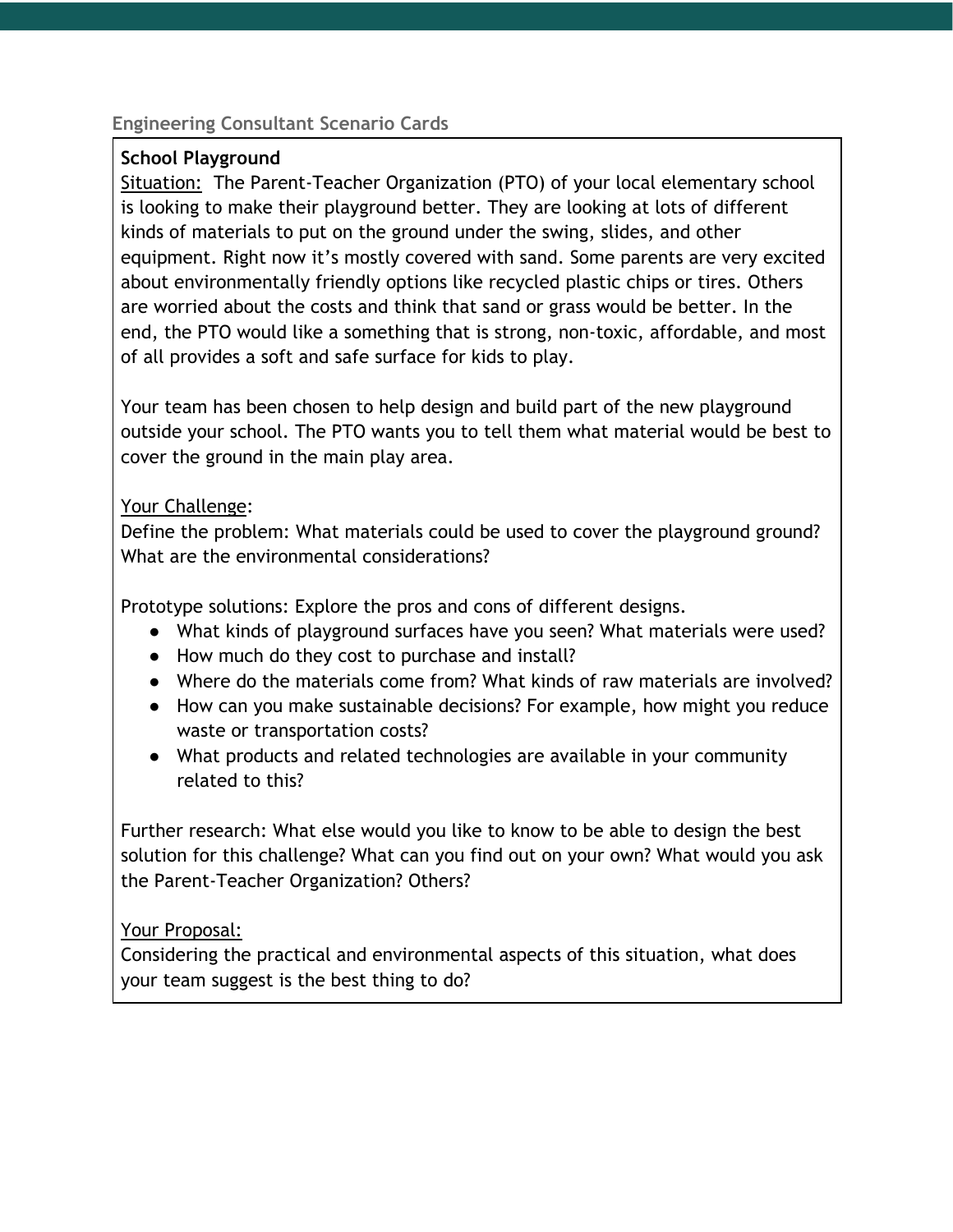#### **Group Field Trip Fundraiser**

Situation: Your group has just been invited to go on an exciting field trip to an amusement park. But now you have to start raising money for travel and admission costs for everyone! Your group leaders and parent advisors have told you they will help you with a sales project. They have asked you to create an item that is environmentally friendly. It should also be something people and families in the community would want and be able to use. There is a local makerspace where your team could use 3D printers and other manufacturing tools to design and build these items. Your group brainstormed a bunch of ideas at their last meeting, (things like 3D printed cell phone cases, using venetian blinds as repurposed garden stakes, or birdhouses) that your group could consider or you could suggest new ideas.

What do you think your group should make and sell?

# Your Challenge

Define the problem: What kind of item would sell well and be environmentally friendly?

Prototype solutions: Explore the pros and cons of a variety of designs.

- What materials will you use? How are they suited to the purpose of the item (for example, do they need to be water or drop resistant?) Where do the materials come from?
- How much time would it take to build the items?
- How much does each item cost to build and how much could you expect to sell them for?
- How can you make sustainable decisions? For example, how might you reduce waste or transportation costs?
- What products and related technologies are available in your community related to this?

Further research: What else would you like to know to be able to choose the best item? What can you find out on your own? What would you ask your group? Others?

Your Proposal: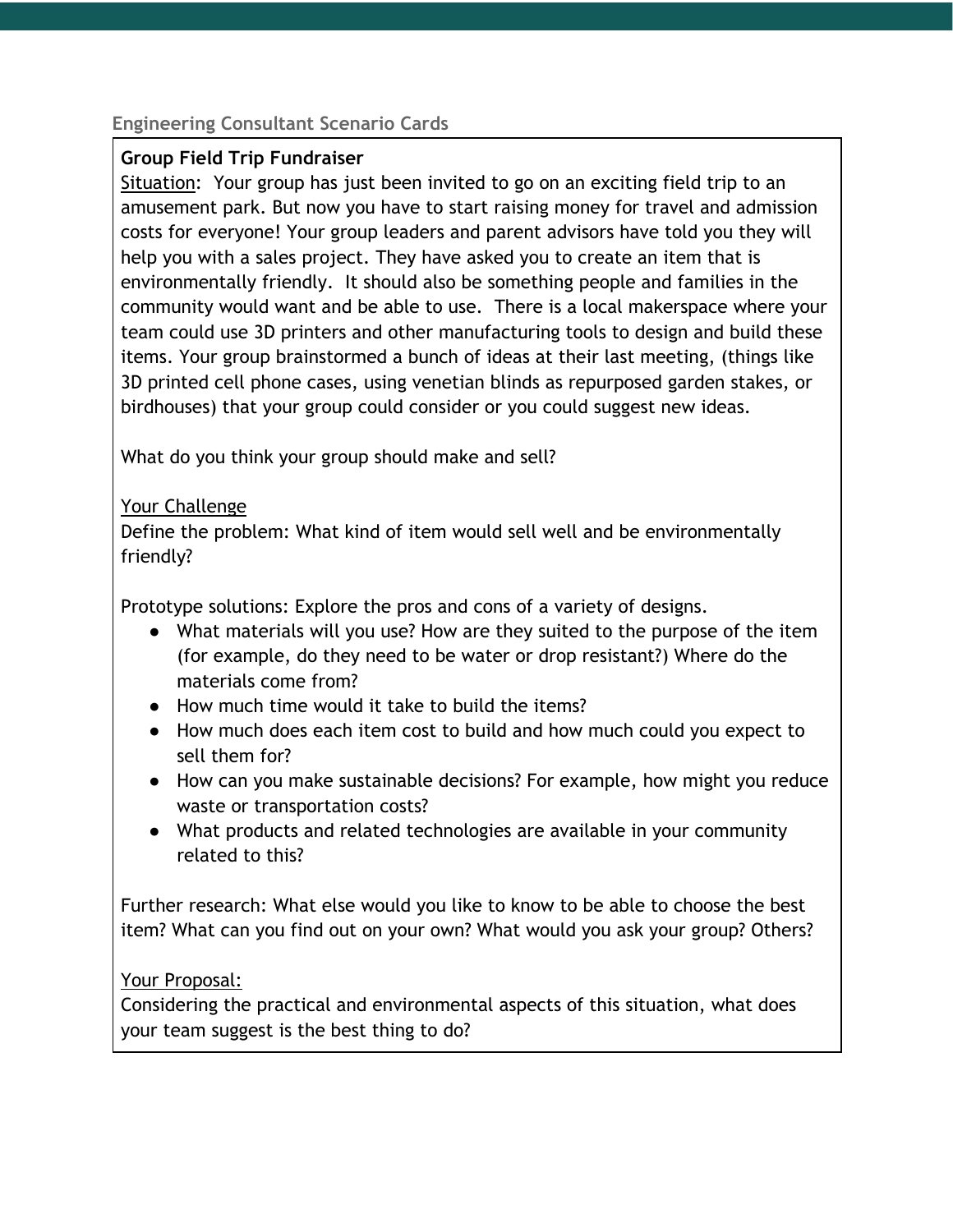# **Club Swag**

### The Situation

Your club is getting ready to participate in the annual summer festival parade. Everyone wants to get t-shirts so they can show their club spirit. You've created a beautiful graphic to go on the shirt; now you just need to decide what kind of shirts to get. Since your club just did a project about protecting the environment, some members suggested getting shirts made from recycled materials. Your club treasurer reminds everyone that building the float for the parade already used a huge chunk of your budget and the group should be careful about spending too much on shirts, too.

What kind of shirts do you order?

# Your Challenge

Define the problem: What kind of shirt material would you need? In what conditions (weather, work, etc.) do you anticipate the group would wear their shirts? What are the environmental considerations?

Prototype solutions: Explore the pros and cons of a variety of designs.

- What materials will you use? Where do they come from? How much do they cost?
- How can you make sustainable decisions? For example, how might you reduce waste or transportation costs?
- What products and related technologies are available in your community related to this? Could you contact a local graphic design business and get information"

Further research: What else would you like to know to be able to choose the best material for your shirts? What can you find out on your own? What would you ask your club? Others?

# Your Proposal: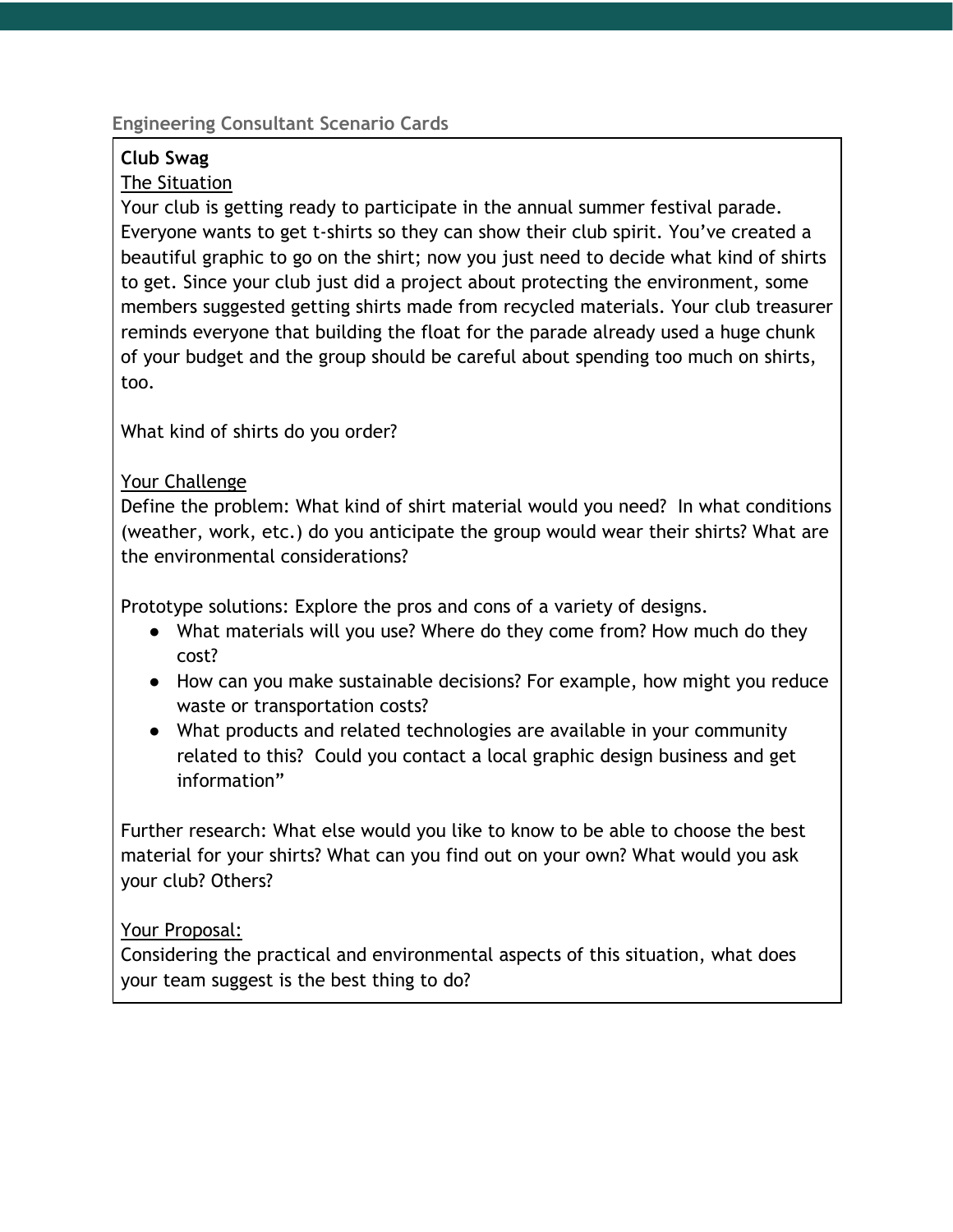# **Let the Dogs Out**

#### The Situation

Your local animal shelter wants to build an exercise pen for their dogs. They have space outside of their building, but will need a way to fence in the area so the dogs can play safely. One of the animal shelter board members is very excited about this project, suggesting a lot of top-of-the-line fencing choices and even a roof! However, it's been a tough year for donations so the shelter is working with a small budget. They do have other resources. One supporter has recently donated a big load of wooden pallets. Others have volunteered to help with construction when the project gets to the building stage.

The animal shelter owners have heard that your team has had great ideas finding solutions to design problems like theirs and ask for your advice. How do you think they should build their pen?

#### Your Challenge

Define the problem: What does the animal shelter need? What resources do they have? What materials could be used to build a dog pen? What are the environmental considerations?

Prototype solutions: Explore the pros and cons of a variety of designs.

- What materials will you use? Where do they come from? How much do they cost?
- How can you make sustainable decisions? For example, how might you reduce waste or transportation costs?
- What products and related technologies are available in your community related to this?

Further research: What else would you like to know to be able to design the best solution for this challenge? What can you find out on your own? What would you ask the animal shelter staff? Others?

# Your Proposal: